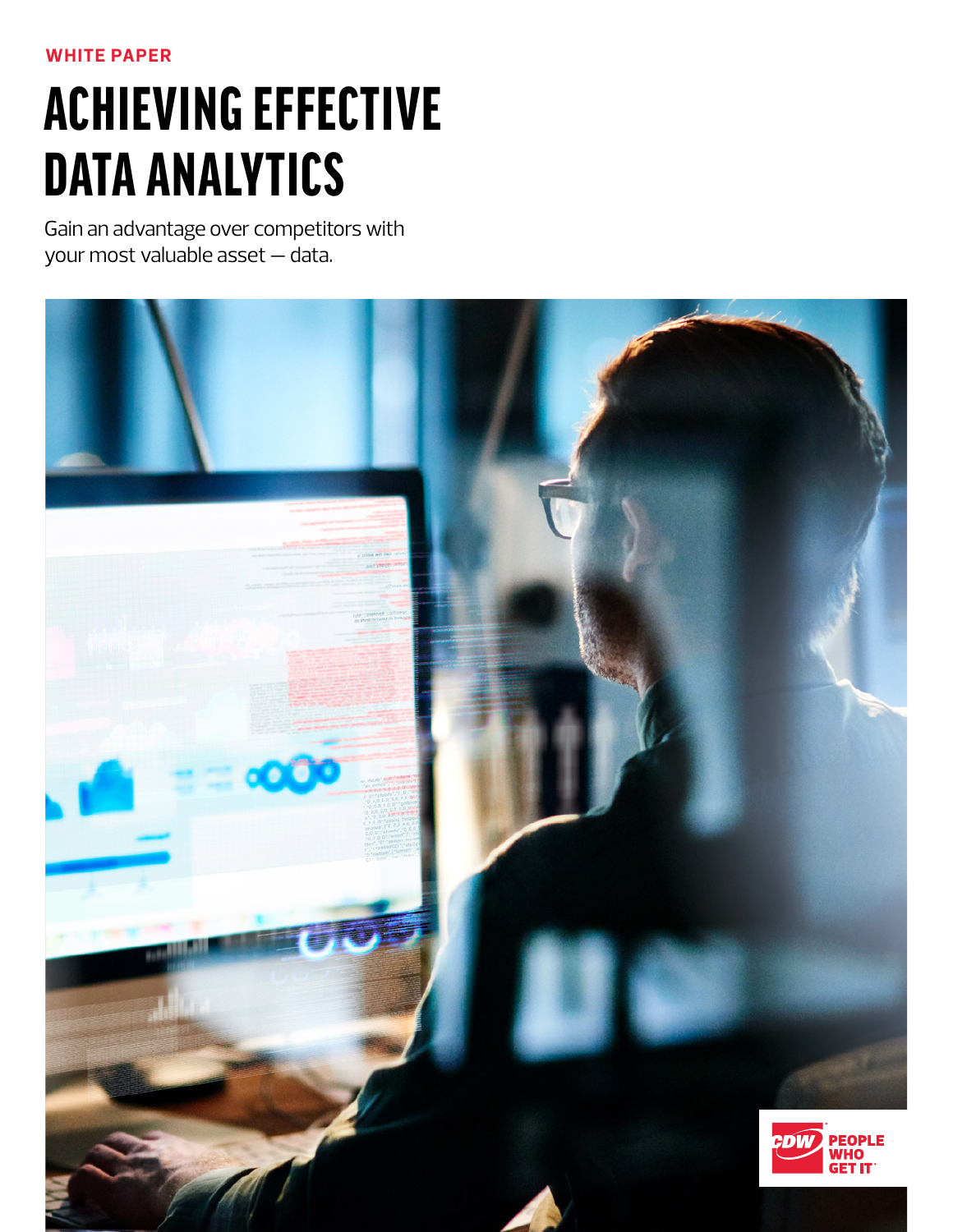## EXECUTIVE SUMMARY

**The notion that "every company is a data company" is so widely accepted that it's almost a cliché. Still, many organizations continue to struggle even to inventory and organize their data, much less leverage it in a way that helps them to arrive at transformative insights.**

**Data analytics can help organizations improve customer service, increase profits, enhance security, predict industry trends and achieve other benefits — but only with the right mix of strategies, tools, processes and practices. Effective analytics programs require organizations to implement processes such as data cataloging and governance, and to** 

**embrace culture changes and build internal expertise. Additionally, organizations must implement tools that provide capabilities around storage, transformation, discovery and analysis.**

**As their data analytics programs mature, organizations should constantly seek out new opportunities to use data in innovative ways that create value and provide a competitive edge. This requires the adoption of a comprehensive data management strategy. Often, organizations that lack internal analytics expertise rely on a trusted partner like CDW to help develop this strategy and put it into action.**

## **Data Analytics Is Changing the Game**

It is no secret that effective data analytics can create massive value for enterprises across industries. For years, in fact, savvy organizations have recognized that their data is not a burden to be managed but rather a resource to be mined. Today, nearly all businesses generate, collect and store a wealth of information about their products, their processes and (perhaps most important) their customers. Sometimes, as with customer sales leads, the value of this data is readily apparent. Other times, business and IT leaders must dig a little deeper to find hidden value in their data. Speaking generally, organizations that make effective use of data can expect to make better decisions that result in benefits such as cost savings, operational improvements, quicker solutions to problems, greater efficiency and improved business.

One of the greatest challenges our customers face regarding analytics is taking data that appears to be disconnected and bringing it together to use in a meaningful way. To do that, organizations must adopt a strategic approach to data analytics, fueled by the right mix of tools, practices and services to help them achieve their specific goals.

While each organization's path to effective data analytics will be unique, CDW has found that analytics environments tend to follow a common, five-stage progression toward maturity.

**1. Manual reporting:** In the IT world, the word "manual" tends to conjure the image of gears grinding to a halt. While most analytics programs will begin with manual reporting, there's a reason it is the first rung on the data analytics ladder, and organizations at this stage should look for opportunities to level up their analytics. For example, it is nearly impossible to imagine manual processes being very effective for anomaly detection. While anomaly detection is crucial for ensuring that an organization is operating how it's supposed to, it simply isn't practical to expect human staffers to constantly comb through data and spot deviations from the norm. Manual reporting often leads to increased errors and costs, as well as poor productivity and difficulty managing workflows.

**2. Visualization and business intelligence:** The next step is basic data visualization and business intelligence, typically achieved using dashboards that provide stakeholders with a centralized view of organizational data. Benefits of visualization include improved insights, faster decision-making, simplified distribution of information and better understanding of data trends. Business intelligence (BI) is a broader term, encompassing not only data visualization but also the collection, integration and analysis of raw data, often using dedicated tools. We see BI tools often being used by individual business units throughout an organization, in addition to data scientists and analysts. For instance, finance departments may use BI solutions to better understand factors that impact profit and loss, sales managers may leverage dashboards to analyze factors such as customer profitability, and marketing departments might use BI tools to track key campaign metrics.

**3. Implementation of methodology and strategy:** In many cases, we have seen data analytics efforts begin as almost an ad hoc exercise. Business and IT leaders start by trying to extract some basic value from the data they have, relying on whatever reporting processes are in place, then create dashboards to help stakeholders better see trends. However, to use data in ways that truly begin to transform the organization, CDW believes that leaders must take a strategic approach to data and analytics and put in place methodologies designed to maximize the value of data within the enterprise. Often at this stage, stakeholders will take a closer look at their governance policies and storage practices.

**4. Advanced insights and modeling:** As organizations' data analytics programs mature, leaders will often uncover new use cases they hadn't previously considered. Many times, the initial applications of analytics are focused on IT — partly because technology professionals are the ones implementing the solutions and partly because of the ready wealth of data produced by IT environments. However, it's been our experience that after organizations have applied a strategic framework to their analytics efforts, more opportunities to use data in innovative ways become apparent. Some organizations, for instance, use programs that collect comments from social media and then run text analytics to better understand customer sentiment. Analytics can also help companies classify the key attributes of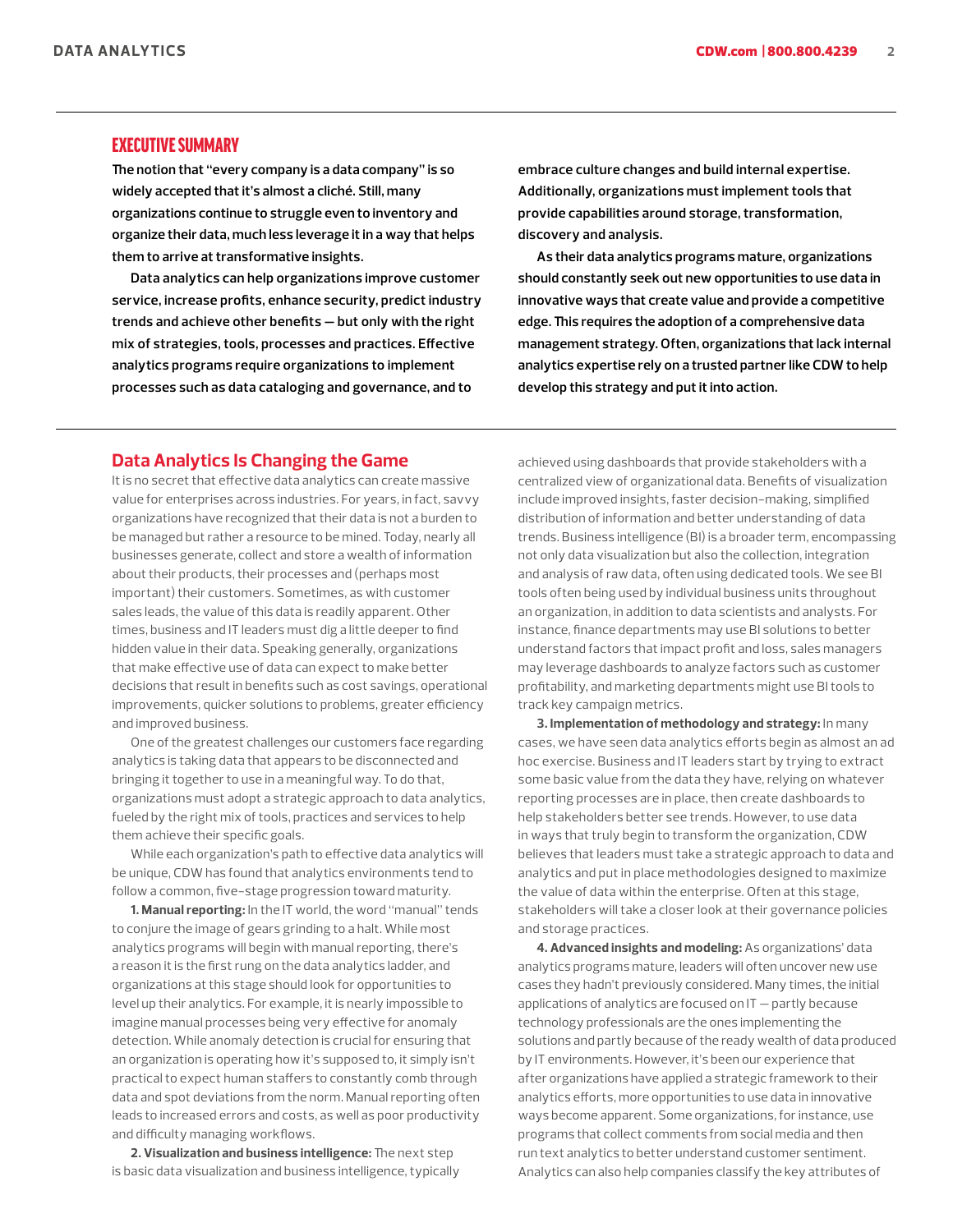existing products and find relationships between specific features and commercial performance, which helps to inform the development of new products and services. Savvy retail companies are analyzing data from mobile apps and in-store purchases to optimize merchandising.

**5. Predictive and prescriptive analytics:** For most organizations, the end goal of data initiatives will be predictive and prescriptive analytics, which answer the questions of what is likely to happen and what is needed for improvement. Most people encounter predictive and prescriptive analytics use cases in their



The percentage of organizations that store their data on five or more platforms<sup>1</sup>

daily lives, from weather forecasts to smartphone applications that identify the best driving route to a destination. We've seen that tailoring analytics tools to predict trends and prescribe best practices within the specific context of a particular organization can be challenging, but the rewards are generally worth it. By embracing and enabling predictive and prescriptive analytics use cases, organizations can forecast customer demand, optimize

## **3 Strategies for Acquiring Analytics Talent**

Robust data analytics tools can't be effective without talented, trained staffers to put them into action. However, many organizations have trouble filling open positions for workers skilled in data science and artificial intelligence (AI) applications. In 2020, [Deloitte notes](https://www2.deloitte.com/us/en/insights/industry/technology/data-analytics-skills-shortage.html), "analysis" ranked second on the list of the most sought-after IT skills.

"Tech companies continue to ramp up data scientist and data analyst talent," Deloitte notes. "With businesses across industries scrambling to acquire AI talent and to increase their own data-driven decision-making, demand for data analytics professionals will likely outstrip the available talent for some time."

Deloitte offers three strategies for acquiring analytics talent:

Selective hiring: Business leaders should take a selective approach to hiring, assessing when specialists are truly needed and when analytics objectives can be accomplished through services or automated tools.

Focused and targeted reskilling: Organizations can leverage their current employees by training them in data and analysis fields such as machine learning (ML), data analytics, data modeling, data architecture and data engineering.

Strengthening partnerships: Universities, business incubators and startups may provide pathways to partnerships that bring data analytics talent into larger organizations.

sales strategies, improve asset lifecycle management, manage risks, and fine-tune operations and logistics.

## **Enabling Effective Data Analytics**

For business and IT leaders whose organizations have not yet employed data analytics in their operations, the subject can feel daunting. Indeed, as with any new technology, analytics presents potential challenges — not only around the implementation and management of analytics platforms, but also around security, governance and even organizational culture.

CDW has focused on tailoring solutions to data discovery, storage, analysis and other functions to help ease organizations' path to effective data analytics and set teams up for success. Several organizations look to the public cloud for data analytics capabilities, giving themselves increased flexibility.

## **Challenges**

**Data cataloging:** A data catalog is an inventory of data assets within an organization, which can help data scientists and other stakeholders to collect, organize, access and enrich metadata that assists with overall data management. Without a data catalog, many business and IT leaders would struggle to identify the sources of data within their organization, let alone where all that data resides.

**Security:** Data security should be a key component of any IT initiative, let alone one centered on Big Data (where a breach could potentially expose massive amounts of information to cybercriminals). In fact, some observers, including [Forrester](https://go.forrester.com/blogs/09-03-20-data_toxicology/)  [Research,](https://go.forrester.com/blogs/09-03-20-data_toxicology/) have dubbed highly sensitive information — such as health information, credit card data, bank account details and Social Security numbers —"toxic data," due to its ability to harm an organization if it falls into the wrong hands.

**Governance:** Data governance encompasses the policies, processes and organizational structures that support data management and analytics. Organizations face governance challenges including where and how long to store data, who can access which data (and how they can access it), how data is shared across the organization and how to cull redundant records that contain identical information.

**Culture:** As they adopt new data analytics tools and processes, organizations must shift their cultures in a way that embraces both employee experiences and data-driven insights. For instance, executives and IT leaders should be careful not to discount the experience of sales team members, who have intimate knowledge of their customers' needs, and instead enhance that firsthand knowledge with insights derived from data analytics tools.

**Expertise:** Often, organizations enter their data analytics efforts with a specific, narrow use case in mind. That's great for getting started, but when organizations lack internal analytics expertise, they may overlook opportunities to expand into new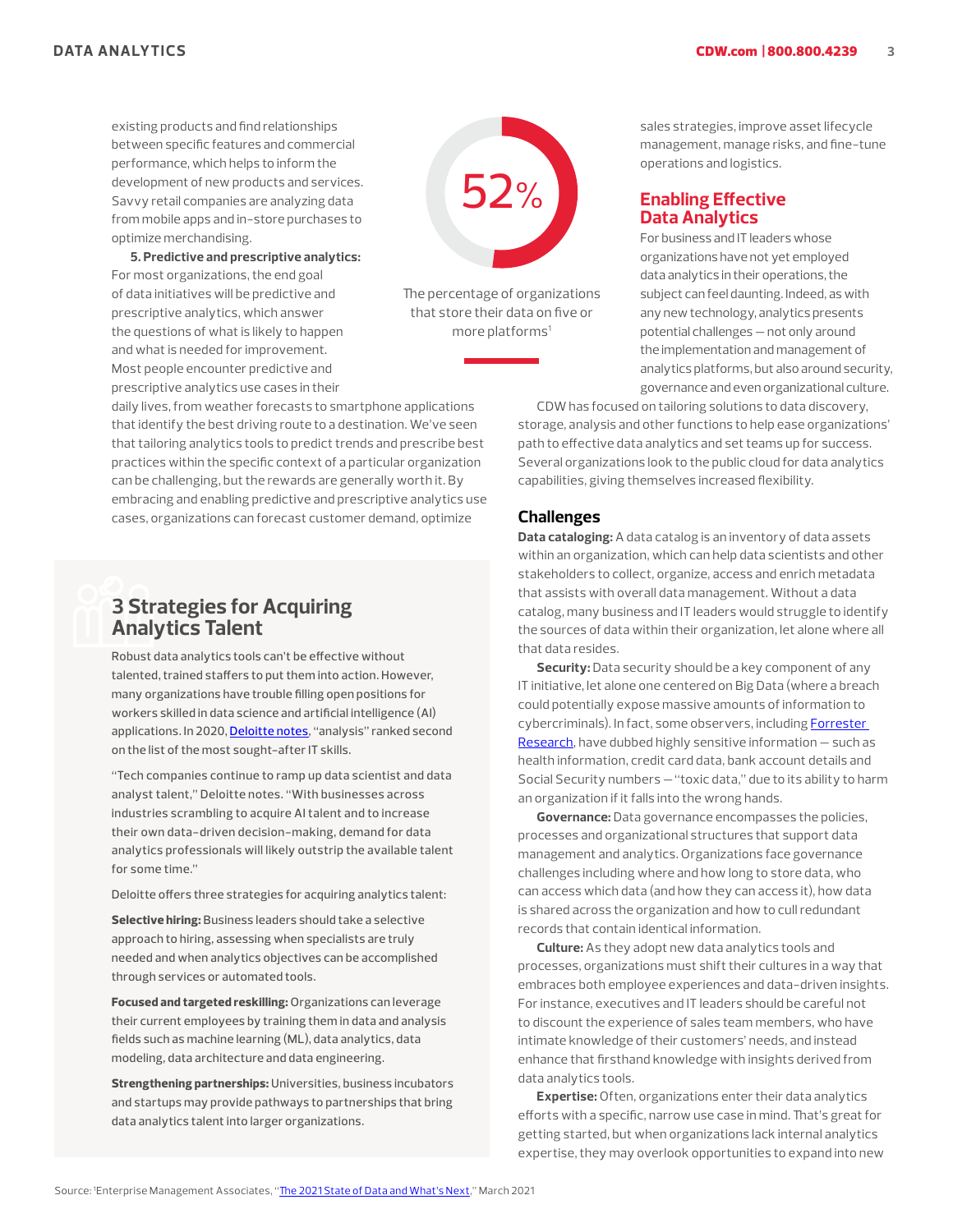applications. Organizations should seek to maximize their access to analytics talent and should encourage their data professionals to look for new ways to derive value from data.

#### **Solutions**

Through our experience with customers, CDW has found that five key capabilities are necessary for data analytics. Numerous tools can provide some of these capabilities, and organizations must choose the right mix of solutions to help them to achieve their desired outcomes.

**Capability 1 — Store:** Advanced storage solutions provide a solid foundation for data analytics initiatives. These include next-generation databases, data warehouses and data lakes. Next-generation databases are specifically built for speed and scale, while a data lake is a large pool of raw data. A data warehouse, by contrast, is a repository for structured, filtered data that has already been processed for a specific purpose.

**Capability 2 — Transform:** The next step on the data analytics journey is for organizations to transform their stored data into a more easily accessible asset. For instance, data cleansing solutions standardize data formats, and data merge solutions combine data from multiple sources. Master data management (MDM) tools allow business and IT leaders to create a "single source of truth" across their organizations. Without MDM tools in place, many organizations struggle to answer relatively basic

## **The Future of Data Analytics**

A [2021 Gartner report](https://www.gartner.com/doc/reprints?id=1-25H0ZLR2&ct=210317&st=sb) makes predictions about where data analytics is headed in the coming years.

- By 2022, over 75% of centrally organized analytics programs will be replaced by a hybrid organizational model that shares power with local domain data and analytics leaders.
- By 2023, 60% of organizations with more than 20 data scientists will require a professional code of conduct incorporating ethical use of data and AI.
- By 2023, 60% of organizations will combine components from three or more analytics solutions to build decisionoriented applications infused with analytics that connect insights to actions.
- By 2023, decisions that leverage a data fabric will reduce operational costs and accelerate time to insight by 20%.
- By 2023, over 50% of the primary responsibilities of data and analytics leaders will be related to data that is created, managed and analyzed in edge environments.
- By 2025, 70% of organizations will shift their focus to "small" data analytics (approaches that require less data) and "wide" data analytics (approaches that leverage a variety of unstructured and structured data sources).

Source: gartner.com, "Top Trends in Data and Analytics for 2021," Feb. 16, 2021

questions, such as who their most profitable customers are or which products have the highest profit margins.

**Capability 3 — Discover:** Data discovery tools, such as data catalogs, help organizations to arrive at a better and more complete understanding of what data assets exist in their environments. Only after engaging in data discovery can business and IT leaders begin to make an informed assessment about what sorts of objectives can be achieved using the information resources they already have.

**Capability 4 — Analyze:** To power data analysis, organizations must invest in solutions such as data visualization tools and IT operational analytics (ITOA). ITOA can assist with functions such as root cause analysis, and it is frequently an early use case for organizations investing in data analytics for the first time.

**Capability 5 — Operationalize:** Operationalizing data analytics simply means making data and analytics a regular part of an organization's operations. This involves tying together previously mentioned tools and using governance and a strategic vision to continue maximizing the value of an organization's data.

## **The Cloud and Data Analytics**

Many organizations are moving their data to the cloud — and moving their analytics operations along with it. Public cloud hyperscalers each have their own platforms with their own strengths, and each offers much greater flexibility than a strictly on-premises environment. Burstability for peak usage periods is a significant benefit, especially in hybrid cloud environments.

A general rule of thumb is that organizations should run their analytics close to where their data is, to optimize both cost and performance. Many organizations already house their data in the public cloud, and the cloud is a natural fit for their analytics, as well.

## **Strategies for Data Analytics Success**

Some IT leaders may get swept up in the technologies powering data analytics. Instead, stakeholders should first focus on outcomes and applications, then seek out solutions that will help them achieve their goals.

To maintain this emphasis on use cases, CDW recommends that organizations ensure that their data analytics initiatives are guided by an overarching strategy. These strategies will vary from organization to organization, but nearly all analytics efforts will be propped up, at least in part, by the pillars of data management, artificial intelligence (AI) and machine learning (ML), and security.

## **Data Management**

A data management strategy is essential to analytics success. It maps an organization's use of data to its goals, ensuring that the disparate activities surrounding data management from collection to collaboration — work together effectively, efficiently and seamlessly. Without a data management strategy in place, organizations often run into problems including incompatible, duplicative or missing data. They may find themselves running siloed projects that use common data yet rely on redundant hours and costs. Overall, data analytics efforts are more likely to consume time and resources in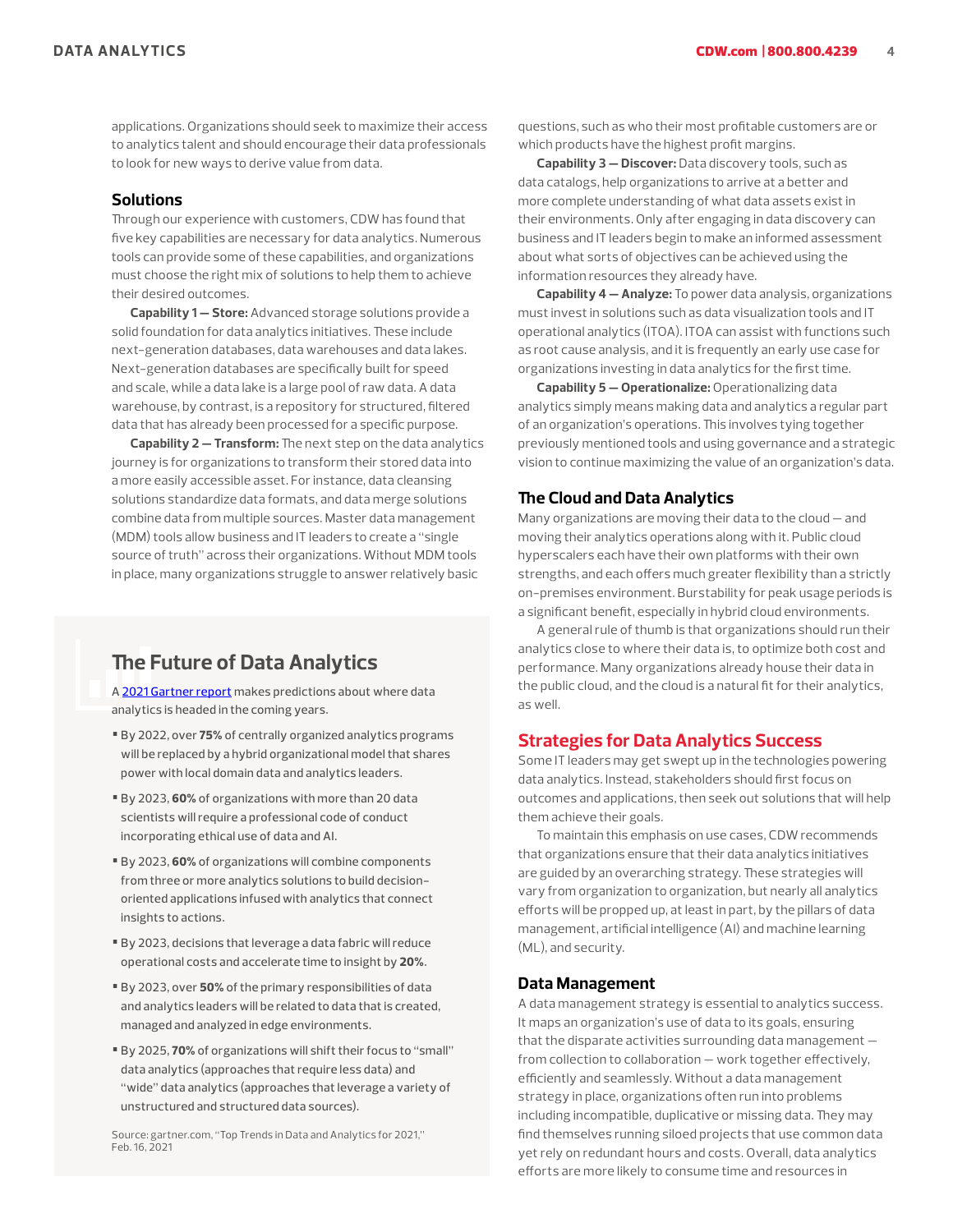ways that do not contribute to an organization's objectives if they are not guided by effective data management.

To create a strong data management strategy, organizational and IT leaders must identify their business objectives, create effective processes and find the technologies that meet the needs of their use cases. When identifying business objectives. it is often helpful to keep the scale small at first — focusing on a limited number



The projected size of the "global data circle" — the collection of all created, collected or duplicated data in the word — by the year 2025 (a zettabyte is equivalent to a trillion gigabytes)<sup>2</sup>

of analytics use cases — and expand from there. Effective data processes include not only analysis but also data collection, preparation and storage. Stakeholders should ask themselves whether they will be using structured or unstructured data (or both), how they will transform data to prepare it for analysis, how analytics insights will be communicated and whether data will be stored on-premises or in the public cloud.

A data management strategy should also cover data governance and employee training. Data governance incorporates security and privacy, as well as factors such as data quality and transparency. Training programs, meanwhile, are often the unheralded factor that separates successful analytics programs from less successful ones. Frequently, an

## **Data Analytics for SMBs**

Small and midsize businesses (SMBs) lack the robust IT budgets of large corporations, and few smaller organizations can afford advanced data analysis tools or a team of data scientists. That doesn't mean they can't benefit from analytics applications.

By 2025, [IDC predicts](https://idcdocserv.com/US46920420e_Talend), 30 percent of SMBs will adopt cloud-native, data-driven apps that intelligently adapt their behavior to the needs of the business. "SMBs are apt to follow an app's default design, likely because they do not have the IT resources for customizations," IDC notes. "The future of data-driven apps … offers SMBs an unprecedented opportunity to automate and streamline their data/content management and gain insight."

IDC gives the example of a patient onboarding app for small healthcare organizations. Typically, doctors run through all the questions (even irrelevant ones) with new patients, simply to get to the next screen in the app. But data-driven apps will, IDC writes, eventually omit data fields that aren't necessary.

"Over time," IDC notes, "the confidence level of the data recommendations will improve and move humans to more of a governance role."

organization's data owners are not actually data experts, and it is critical to provide these stakeholders with the knowledge and skills they need to understand analytics insights.

## **Artificial Intelligence and Machine Learning**

The use of AI and ML tools in data analytics programs makes it possible for organizations to obtain insights about their customers and constituents, expand their business, and optimize the

quality and speed of logistics. Business and IT leaders should be willing to experiment when implementing AL and ML in their analytics efforts, and should quickly move past any unsuccessful projects, maintaining a "think big, start small, fail fast" mindset. By beginning with specific business outcomes that can easily be measured and understood, stakeholders will be able to accurately assess how well their AI and ML projects are working and use these lessons to make improvements.

AI and ML tools have a wide variety of potential applications across industries. Firms in the financial industry use AI and ML to arrive at market insights, healthcare organizations use them to scan medical images and assist with diagnostics, marketers find new ways to personalize campaigns, and payment card companies can increase the precision with which they distinguish between legitimate and fraudulent transactions.

Like other data analytics capabilities, AI and ML skills are in high demand. Organizations implementing AI and ML should build up the skill sets of staff members in this area or seek outside expertise from a trusted partner.

## **Security**

Data analytics can be a powerful weapon in an organization's security efforts — but organizations must take great care to safeguard their data storage and analytics infrastructure to prevent a potentially catastrophic breach. Security analytics tools can help stakeholders to identify changing use patterns, execute rapid analysis in real time and perform complex correlations across a variety of data sources. These data sources may range from server and application logs to network events and user activities.

These security efforts require advanced analytics, as well as the ability to run analysis on large amounts of current and historical data. However, by integrating security into their analytics programs, organizations can improve their cyber resilience, limit exposure to malware and protect their reputations.

A new generation of security analytics tools has emerged in recent years. These solutions can collect, store and analyze huge amounts of security-related data across an entire enterprise. Contrasted with traditional security offerings, these analyticspowered tools generate a smaller number of security alerts, which are ranked by severity and enriched with forensic details that lead to faster detection and mitigation of cyberattacks.